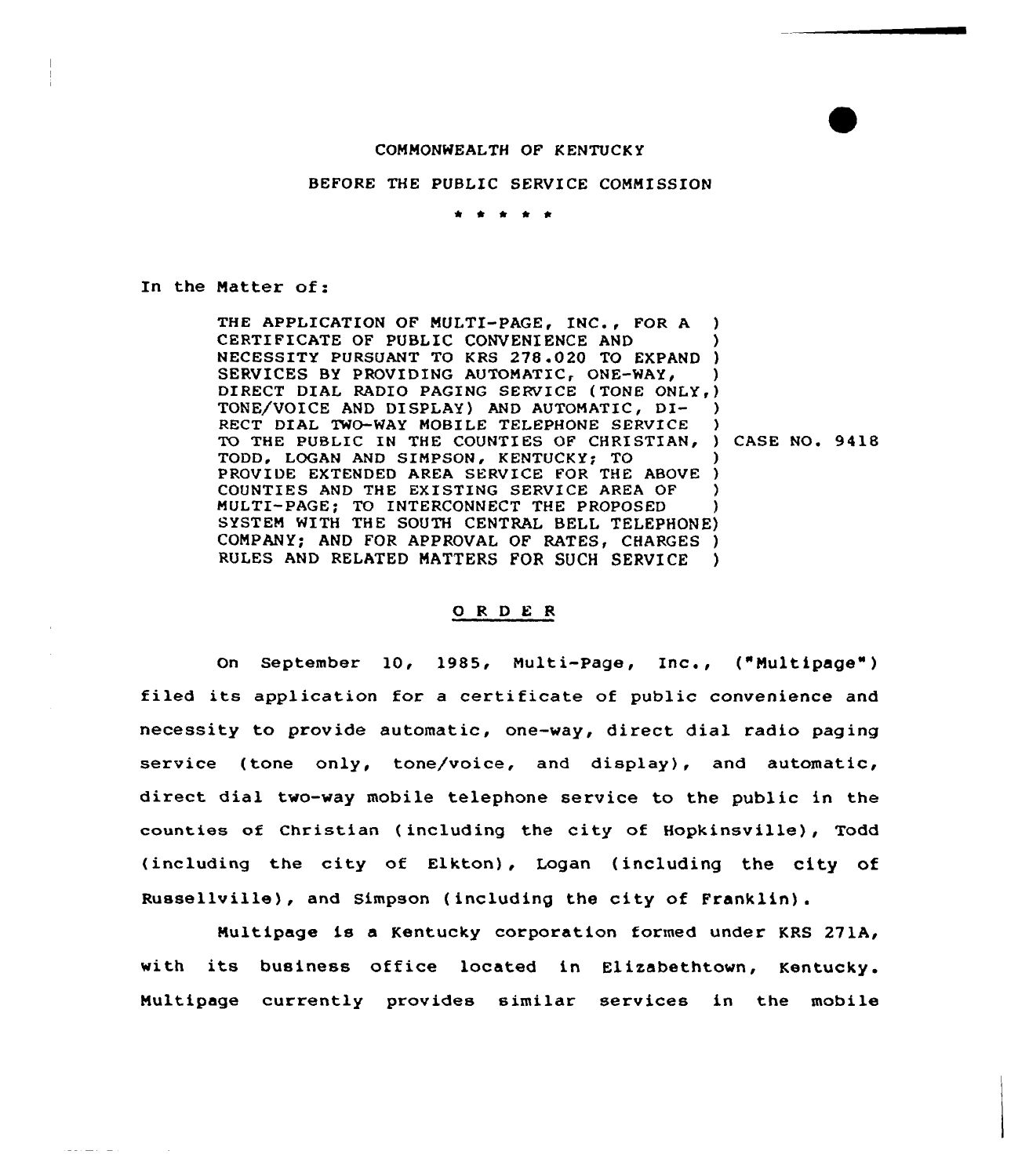telephone and paging business in Elizabethtown, Leitchfield, Radcliff and Bowling Green, Kentucky. Multipage proposes to provide its customers with extended area service encompassing the proposed counties and those areas it currently serves.

On September 12, 1985, a letter was sent by the Commission to Answering Service of Hopkinsville ("AOH"), a business with which the proposed Multipage service might compete. AOH's response letter was received on September 27, 1985.

In its letter, AOH requested an investigation in this matter, stating that in its opinion there did not exist <sup>a</sup> public need for the proposed Nultipage service . On September 3Q, 1985, AOH was contacted by the Commission, via telephone, and in that conversation the representative for AOH stated that she would not be able to attend a hearing but wished to be kept informed on the status of the case.

In response to the AOH's inquiry, a Commission Order dated October 15, 1985, was issued which required Nultipage to show that there was indeed 'public need" for its proposed service in those areas requested.

On November 4, 1985, Nultipage filed results of a survey of potential customers which included names of persons or firms who expressed interest in obtaining service from the applicant. Nultipage requested that the Commission grant this information confidential treatment in accordance with Section 7 of the Commission's Rules of procedure.

 $-2-$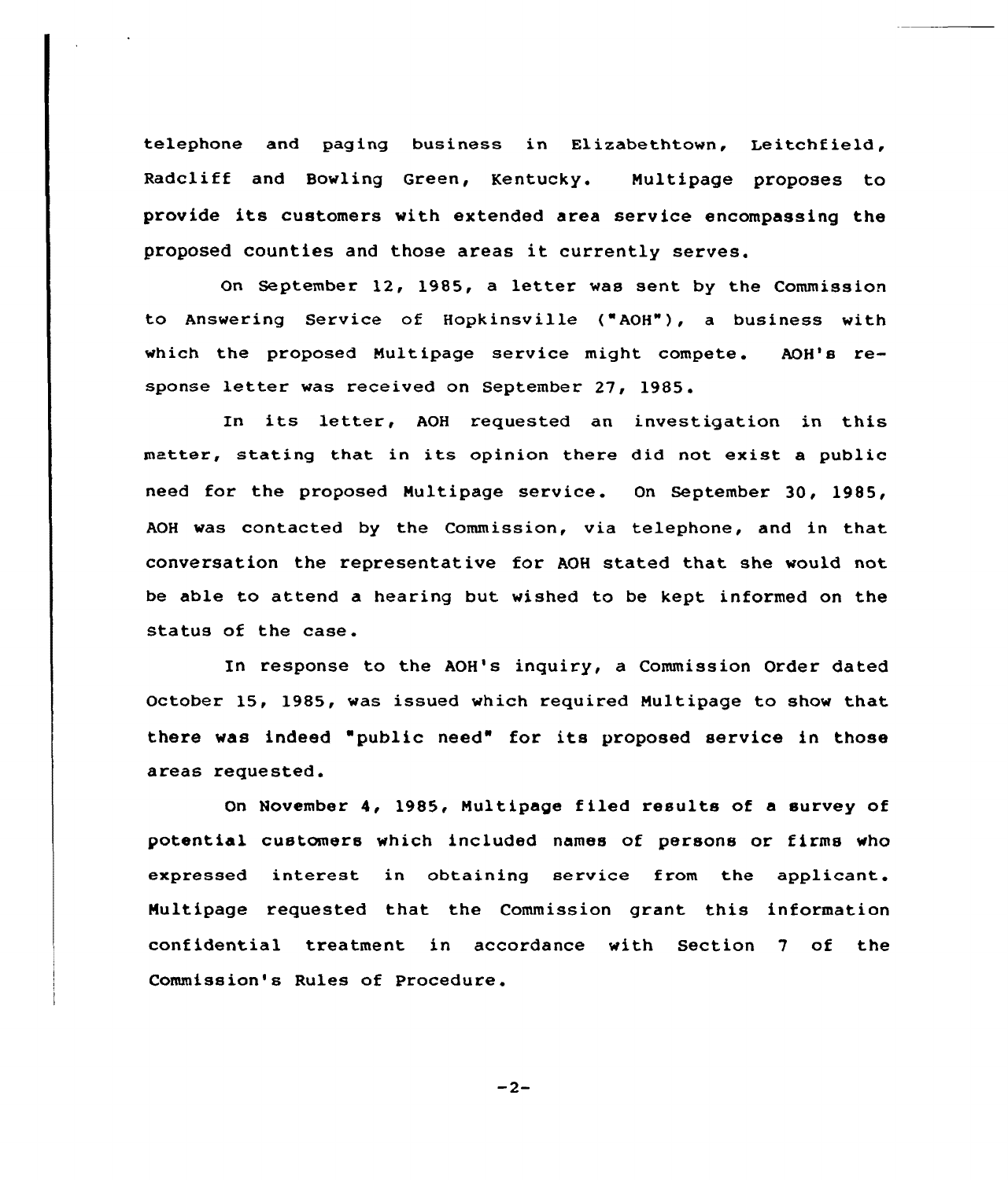In determining whether or not the material submitted by Nultipage should be treated as confidential commercial information, the Commission must balance the public's interest against possible harm to private, competitive interests resulting if such information were made public record. There is clearly evidence in this case that actual competition exists in the market area proposed by Nultipage, and there is a likelihood of competitive harm to Nultipage if the said information was available for public review.

The Commission finds that the customer survey submitted by the applicant demonstrates that there is a need for the proposed Multipage service. Having established that there is public need fox the service, the Commission must determine if Nultipage is financially and technically capable of providing that service.

On September 17, 1985, a filing deficiency letter was sent to Nultipage from the Commission Secretary's office . Nultipage filed its response to this letter on October 9, 1985. In its response Multipage included a copy of the Federal Communication Commission's ("FCC") certificate granting the applicant permission to construct an antenna site at Hopkinsville, Kentucky, one of two antenna sites needed to service the proposed area. Approval for the second antenna site, at Russellville, Kentucky, is still pending with the FCC.

As for Nultipage's ability to maintain the facility equipment, the Commission recognizes that Nultipage cuxrently operates and maintains a similar service. In addition Nultipage

 $-3-$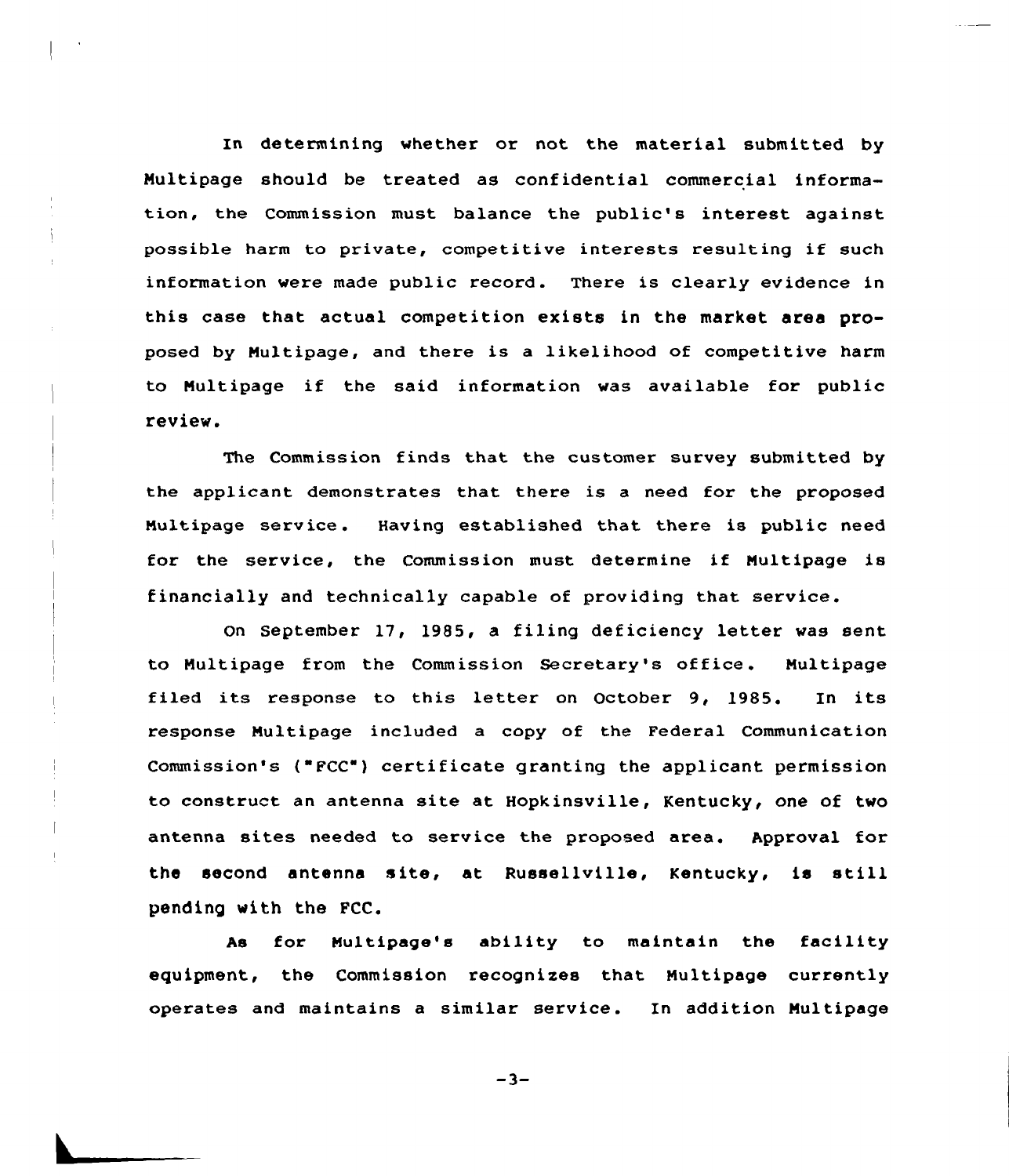has provided the Commission specific information concerning the maintenance of the Hopkinsville and Russellville transmitters. Multipage states that the proposed Russellville transmitter will be maintained by Mobile Communications Service of Bowling Green, Kentucky, an authorized Norotolla service shop for mobile and paging systems. The Hopkinsville site will be maintained by Nultipage's own FCC licensed technician.

In their December 18, 1985, response to a Commission Order dated November 27, 1985, the applicant requested that all customers in the proposed service area be subject to the rates and provisions of the current Multipage tariff in effect for the company's present Kentucky operations.

The Commission, having considered the evidence of record and being advised, is of the opinion and finds that:

(1) Multipage has shown good cause in support of its request for confidential treatment of the potential customer survey filed with the Commission.

(2) There is a public need for Nultipage's proposed services in those areas set forth in their application.

(3) Nultipage is financially and technically capable of providing the proposed service.

(4) Multipage's current rates and charges on file with the Commission for its present service areas are fair, fust and reasonable for its proposed service area.

(5) Multipage should be granted <sup>a</sup> certificate of public convenience and necessity to construct and operate its proposed

 $-4-$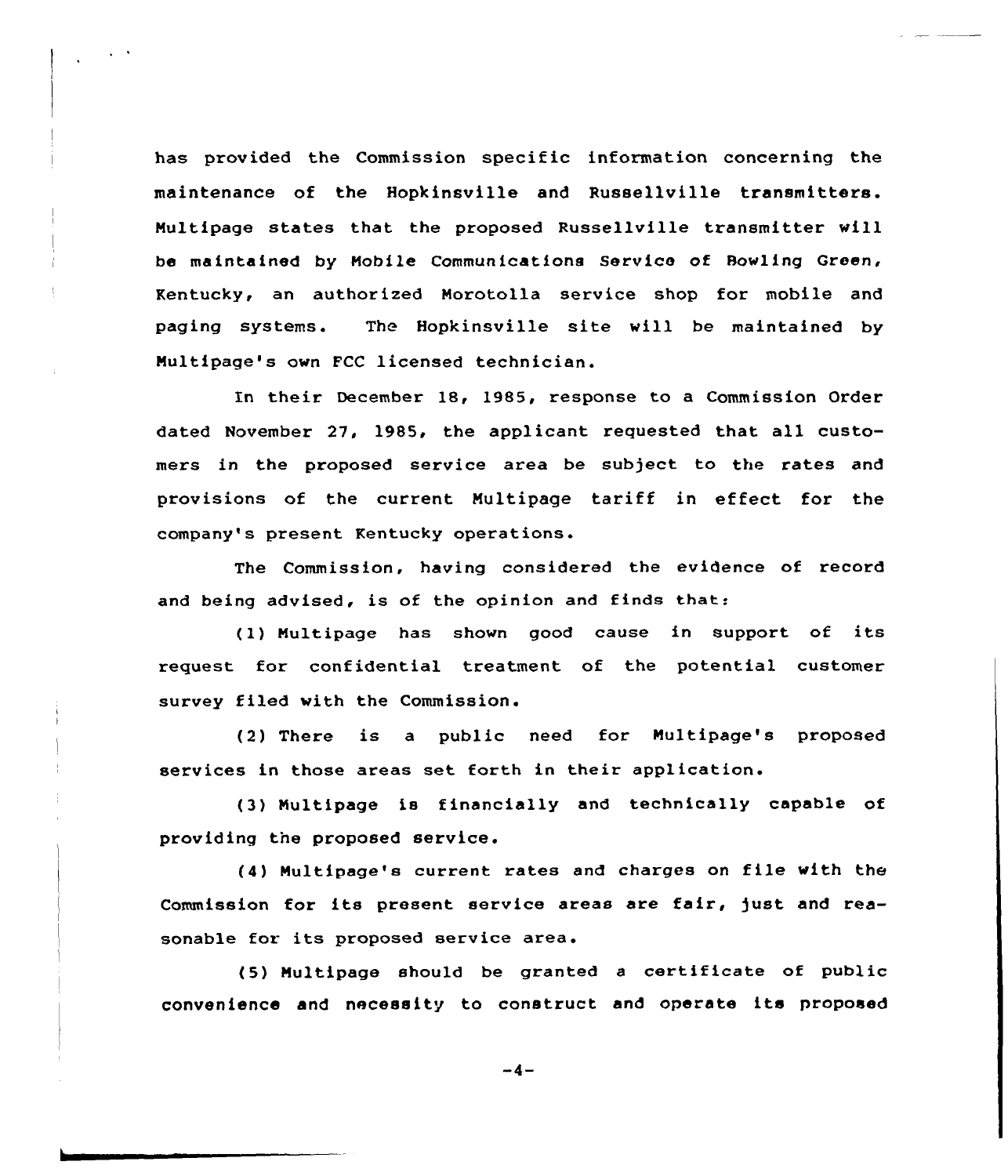(4) Multipage's current rates and charges on file with the Commission for its present service areas are fair, just and reasonable for its proposed service area.

(5) Multipage should be granted <sup>a</sup> certificate of public convenience and necessity to construct and operate its proposed sexvice in Chxistian, Todd, Logan and Simpson counties in Kentucky.

IT IS THEREFORE ORDERED THAT:

(I) The customer survey list filed by Nultipage be and hereby is granted confidential treatment in accoxdance with the provisions of Section 7 of the Commission's Rules of Procedure.

(2) Nultipage be and hereby is granted <sup>a</sup> certificate of public convenience and necessity to construct and operate its proposed paging and mobile telephone service in the counties of Christian, Todd, Logan and Simpson, in Kentucky.

(3) prior to construction of the Russellville facility, Nultipage shall file with the Commission <sup>a</sup> copy of the required FCC authorization to construct the said facility.

(4) Within <sup>30</sup> days of the date of this Order, Nultipage shall file with the Commission revised tariff sheets showing that the area certified herein is a part of the service area governed by its currently approved tariffs.

 $-5-$